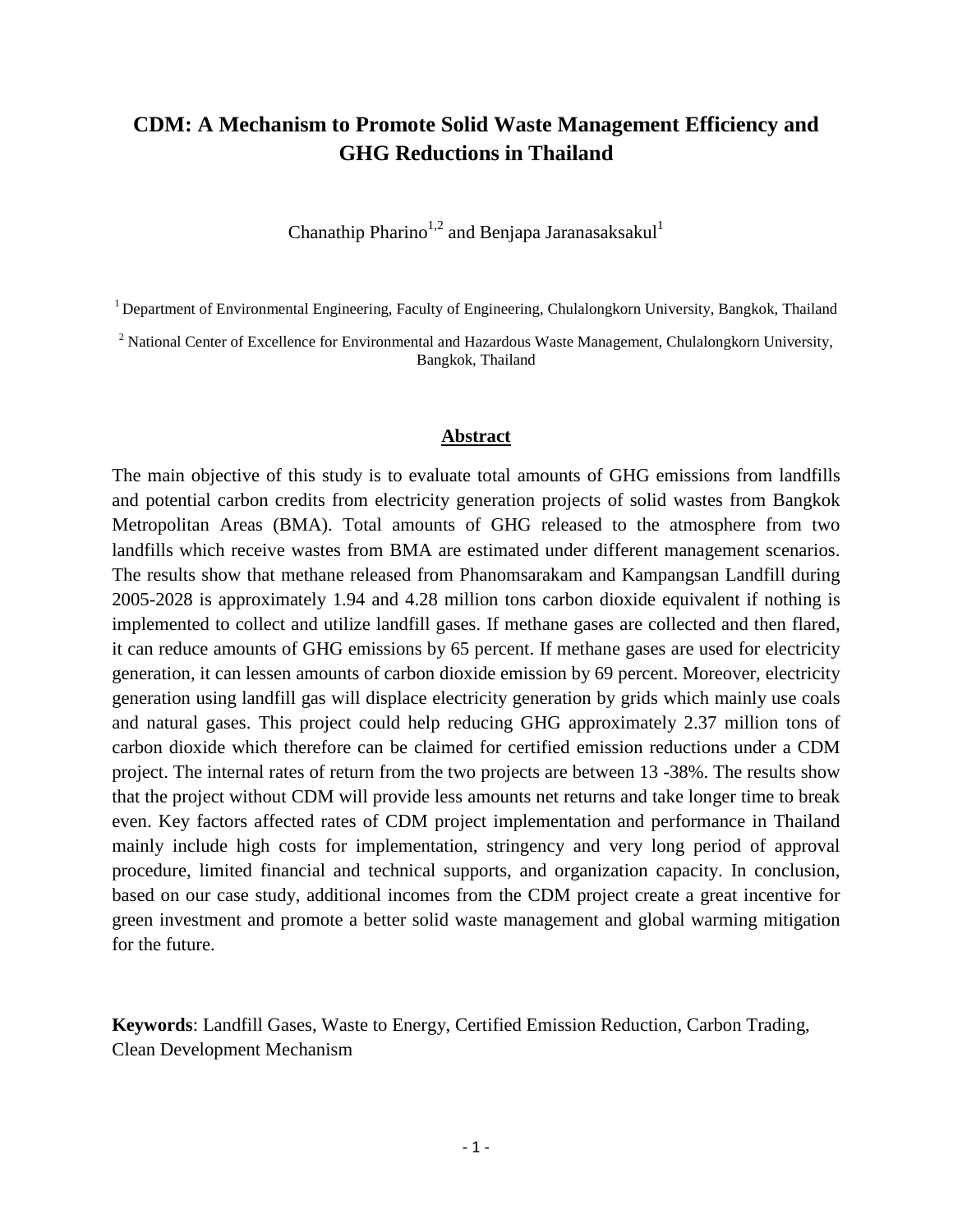## **1. Introduction**

### 1.1 Landfills in Thailand

As being part of globalization, Thailand has increased in rates of consumption and production which eventually result in significant amounts of wastes that the country needs to deal with. Moreover, increasing future population can intensify this solid waste crisis. Solid waste management in Thailand is mainly done by landfills because it is the least-cost approach comparing with incineration. Municipal solid wastes under anaerobic condition in landfill will generate methane which is a potent GHG (23 times  $CO<sub>2</sub>e$ ). Without methane collection and utilization, landfills become important sources of GHG.

Total numbers of landfills in Thailand which actively operate are ninety (90) while total incinerators are three (3). There are more than three hundreds (300) opened-disposal sites in the country. Despite large numbers of landfills, only a few of them properly operate and maintain (with methane gas collection) because no regulation mandates for methane collection. Consequently, there is very little incentive to collect methane from landfill to generate electricity and increase waste collection efficiency. A large amount of investment needed is one of major barriers. Currently, governmental capability in providing financial supports to start up this kind of project is very little and insufficient.

Several studies have been estimated amount of methane generation from solid wastes in Thailand. Currently, opened-dump is highest implementing method in Thailand. Rates of methane emission from 142 landfills and opened-disposal sites were estimated to be average at 22.89  $g/m^2$ /day from landfills and at 1.98  $g/m^2$ /day from opened-disposal sites. Total amounts of methane emission are 64.3 Gg/year (Chiemchisri C., et al., 2004). Within 15 years with population increases at 1.5% and waste generation rate constant, if the opened-dumped areas are converted to become landfills, the methane emission will increase from 120 to 340 Gg/year (Kornbunraksa T., et al., 2005). In addition, Chiemchisri C. and Visvanathan, C. (2008) estimated potential amount of methane emission from 95 landfills and 330 opened-disposal sites in Thailand. The researchers suggested that total amount of methane will increase and can be useful if solid wastes are managed and put into closed landfills. Landfill gas could be a high potential source of renewable energy. Wannapruk et at., 2007, studied the feasibility of using community wastes for electricity generation and suggested that amount of wastes should be greater than 100 tons/day and will have biogas approximately 9-12  $\text{m}^3/\text{day}$  or 1,800 – 2,400 m<sup>3</sup>/year which can generate about 350-500 M watts of electricity. Potential amount of electricity generation depend very much on ratio of organic compounds in wastes which should be more than 60% in weight of wastes. Jaramillo P. and Mattews H.S. (2005) studied social and economic benefits from potential uses for electricity generation from landfill gases. Evidently, the researchers found that it is difficult to make profits and recover the cost in the short term due to much higher cost of investment than income from selling electricity. Government should provide supporting policy and other financial supports.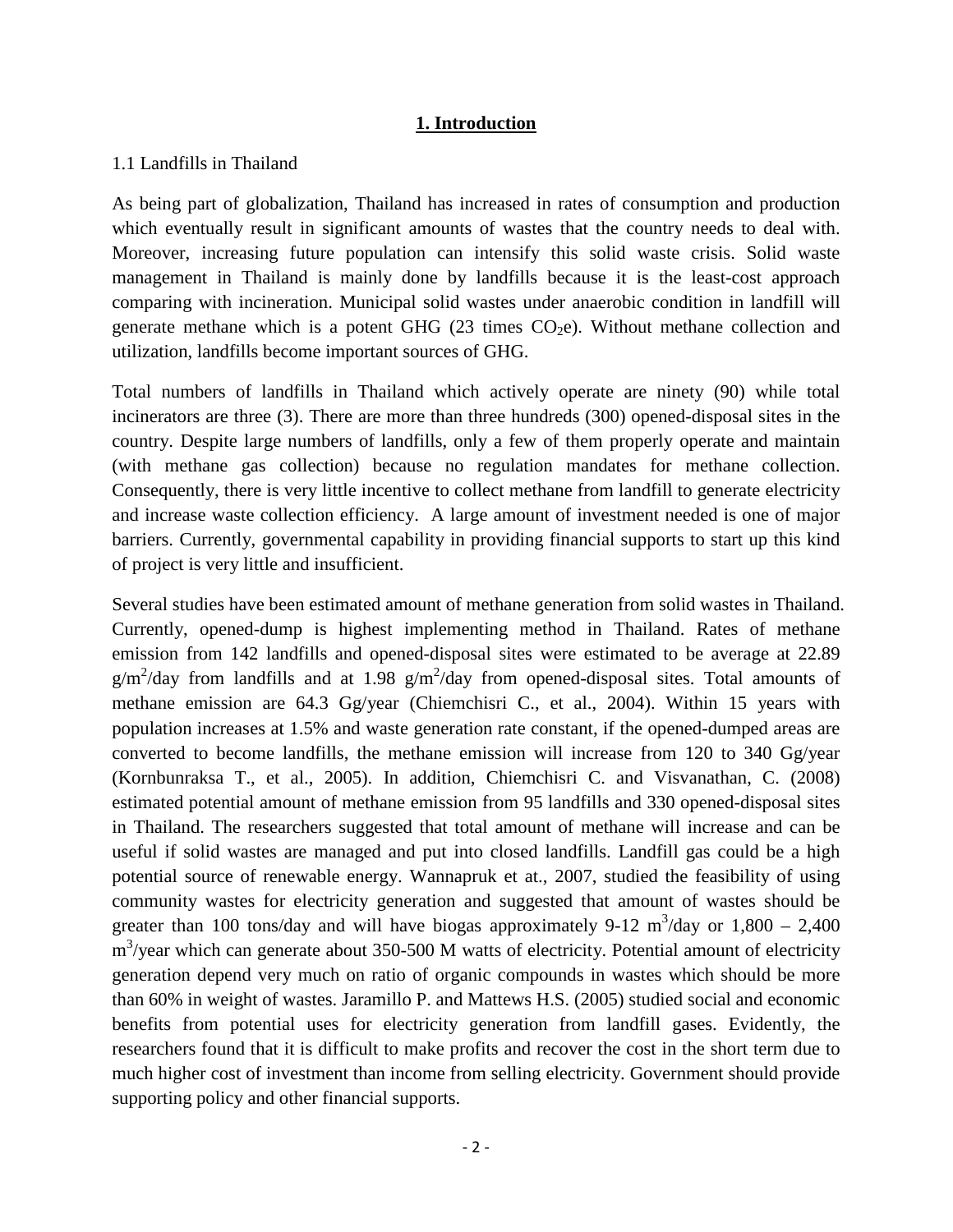## 1.2 Clean Development Mechanism (CDM)

Trading of Certified Emission Reductions (CERs) from CDM projects can help Annex I countries to offset their GHG obligation in a cost-effective manner while providing financial supports to help developing countries to be part of global GHG reductions and adopt clean technology. Therefore, CDM is an excellent market-based mechanism which could help increasing efficiency of environmental management in GHG reduction and sustainable development. Thailand has ratified Kyoto Protocol in August 2002 as Non-Annex I parties, which means that the country does not have the commitment to reduce the GHG emissions but still can perform the voluntary emission reduction project. Evidently, Thailand will receive significant benefits from the CDM if it was implemented widely.

CDM had been introduced in Thailand since 2005. Thailand Green House Gases Management Organization (TGO) as Designated National Authority (DNA) was established in 2008 to manage GHG in Thailand, coordinate CDM operation, develop database about CDM projects. Currently, seventeen (17) CDM projects have already certified by UNFCCC Executive Board. There are forty-one projects already received letter of approval from TGO. However, Thailand only has 1 approved CDM project from landfill gas to energy category. Despite, total waste handling and disposal type projects around the world are 321 projects (UNFCCC CDM projects statistics, February 2009). During 1998 – 2020, with rate of GDP growth 4-5% per year, GHG emission forecast in Thailand will increase, with increases of carbon dioxide 2.9% per year and methane 1.2% per year (JGSEE, 2008). Energy sector emits the highest amount of GHG. More production and use of renewable energy from wastes can potentially help reducing sources of global warming impact. Despite high potentials and benefits from this CDM type of project, the causes hindering CDM projects implementation in Thailand have not been fully understood.

## 1.3 Objective

This challenge becomes a main focus of our research by using Bangkok as a case study. Bangkok as a capital of Thailand has a waste generation rate approximately 9,300 – 11,000 tons/day in the past 10 years (BMA, 2008). However, only about 40% of these wastes are collected and then transferred to put into 2 active landfills, Panomsarakam and Kampangsan Landfill which started to operate since 2005. Due to lack of sufficient financial and administrative capacity, BMA will soon face serious problems if solid wastes still remain inefficiently managed. Finding solutions to promote CDM projects will create a great incentive for investment to improve this situation.

The main purposes of our investigation are: (1) To estimate total amount of GHG generation from solid wastes and evaluate potential carbon credits from BMA landfills to energy generation (2) To evaluate the economic benefits/investment returns from various management scenarios and (3) To identify factors hindering the CDM implementation of landfill gas to energy type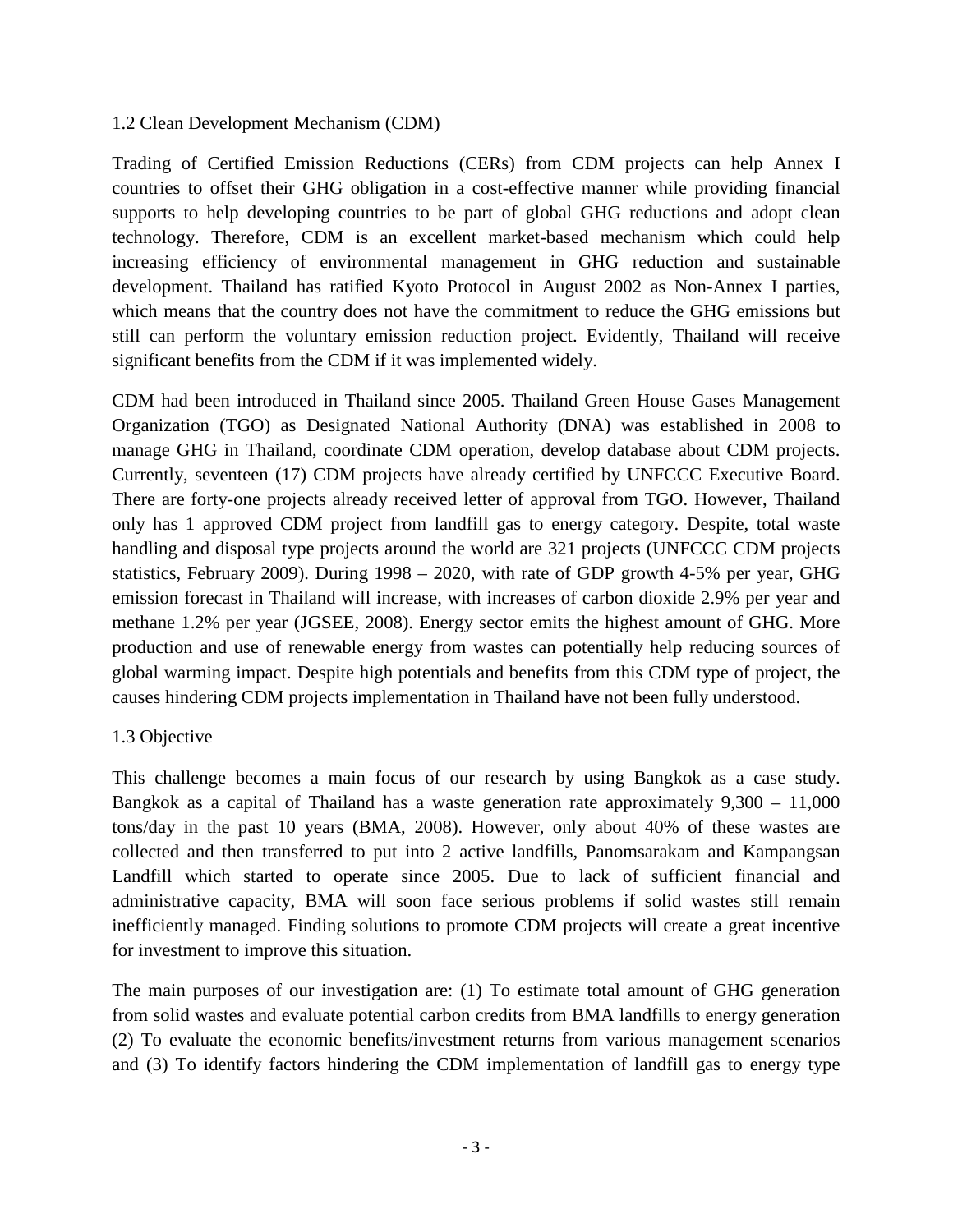project and recommend solutions to promote efficient wastes management and GHG reduction in Thailand.

### **2. Methodology**

### 2.1 Data Collection

Data in this study was collected from 3 major wastes transfer sites of Bangkok Metropolitan Administration (BMA). Data collected, during the period of the past 10 years, includes number of populations, quantity and characteristics of wastes generation, related prices and costs of construction, management system of BMA. The collected data is used to forecast number of future population, amount of future wastes and methane generation. Amount of methane emission and reductions is calculated by following UNFCCC methodology (ACM001 Version 8): Tool to determine methane emission avoided from dumping solid waste disposal site (UNFCCC, 2008). Policy and regulation and performance related to CDM implementation in Thailand is also studied and collected by interview TGO, consultants, and relevant stakeholders.

## 2.2 Data Analysis

The study examined amount of methane emission in a short term (10 years) and a long term (20 years). The implementation time for reduction methane emission of the project will be considered into 2 phases: short-term from 2009-2018 and long-term from 2009-2028. The CDM project implementation will be considered for 10 years period with no renewal. The analyses are divided into 4 cases, baseline, scenario A, scenario B and scenario C, as summarized in table 1. Baseline scenario is considered if there is no management for methane emission. In scenario A, methane is collected and then flared. In scenario B, electricity will be generated from methane and the excess amount is then flared. Scenario C is to implement a CDM project. The feasibility study of electricity generation project from landfill gases, with and without CDM, is also estimated by calculating costs, benefits, net present value, internal rate of return, and payback period from an investment.

### **3. Results and Discussion**

Sources of solid wastes in Bangkok Areas are from residential, commercial, institutions, construction sites and demolition, public areas, industrial estates, and agricultural activities. Rate of solid wastes generation in Bangkok is approximately 0.9 – 1.0 kg/capita/day. Currently, amount of solid wastes collected is approximately  $8,500 - 9,300$  ton/day. The process of solid wastes management in Bangkok is to collect and separate at the transfer sites, then transport to landfills. There are 3 collection and transfer sites for solid wastes, Onnut, Nongkam and Saimai.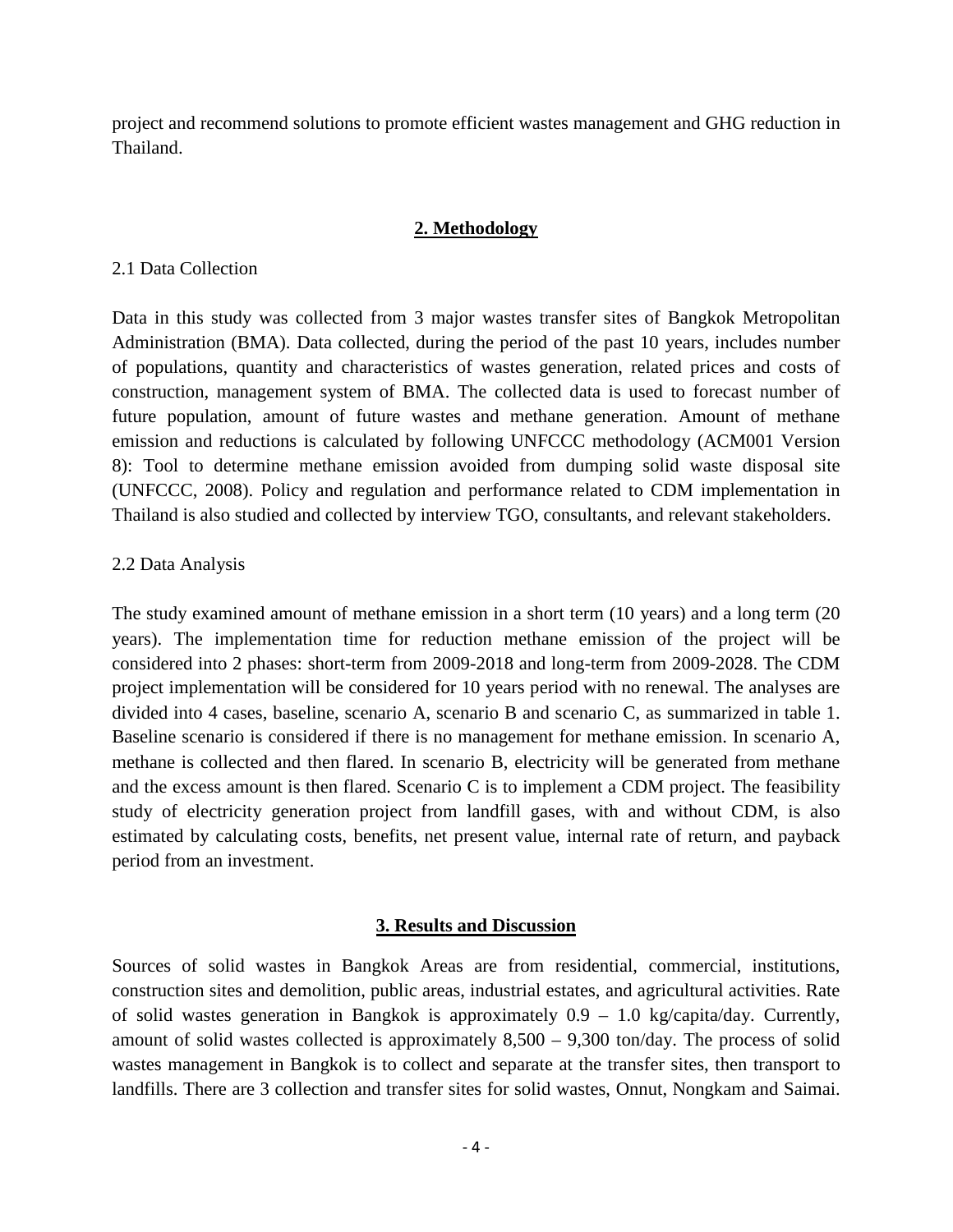There are two major landfills, Panomsarakam landfill receives 38.2% of total amount of wastes generated while Kampangsan landfill receives about 61.8%. Characteristics of wastes are important for monitoring changes of waste composition. Physical composition of BMA wastes from year 1994 – 2005 has organic 94% and inorganic 6% and more detail is summarized in table 2. Chemical composition of wastes is humidity 51.7%, volatile solid 37.8%, ash 10.4%, and heating value 1,705.8 kcal/kg, as summarized in table 3.

## 3.1 Amount of GHG Emission Evaluation

In the past 10 years, population in Bangkok continuously increases. Though, registered population is rather constant but hidden/transit population significantly increase, accounted for about 40% of the total population. Relationship between population and actual amount of waste generation is shown in figure 1. With the rate of waste generation at 1 kg/cap/day, amount of wastes will put in landfill each year is summarized in table 4. Based on population forecast and the current rate of waste generation, the amount of methane generation each year from 2005- 2028 within the 2 landfills can be showed in, figure 2. Total amount of methane in 20 years will be 6.22 million ton carbon dioxide equivalent ( $tCO<sub>2</sub>e$ ), generating from Panomsarakam and Kampangsan landfill approximately 1.94 and 4.28 million  $tCO_2e$ , respectively. This amount is considered as baseline for comparison with other management approach.

Scenario A supposed that methane gases are collected and then flared (at 50% efficiency) without electricity generation. Methane will be converted to carbon dioxide and reduced global warming potential. In 10 years, amount of total GHG emission from this scenario for the two landfills is 1.79 M tCO<sub>2</sub>e. This emission is from Panomsarakam 0.56 M tCO<sub>2</sub>e and Kampangsan 1.23 M tCO<sub>2</sub>e. In 20 years, amount of total GHG emission from this scenario is 2.17 M tCO<sub>2</sub>e. This emission is from Panomsarakam 0.68 M tCO<sub>2</sub>e and Kampangsan 1.49 M tCO<sub>2</sub>e. This approach can reduce methane emission about 65% from baseline scenario.

Scenario B assumed that methane gases are collected and used to produce electricity for selling and using in the project. In 10 years, amount of total GHG emission from this scenario is 1.59 M tCO<sub>2</sub>e. This emission is from Panomsarakam 0.50 M tCO<sub>2</sub>e and Kampangsan 1.09 M tCO<sub>2</sub>e. In 20 years, amount of total GHG emission from this scenario is  $1.94$  M tCO<sub>2</sub>e. This emission is from Panomsarakam 0.61 M tCO<sub>2</sub>e and Kampangsan 1.33 M tCO<sub>2</sub>e. Amount of methane emission in this scenario will be reduced about 69% from baseline scenario. The analysis of GHG emissions for each scenario from 2 currently active landfills in Bangkok can be summarized in figure 3.

Alternatively for scenario C, if the CDM project be implemented from 2009 – 2018 (for 10 year crediting period), the potential emission reductions will be approximately 2.37 M tCO<sub>2</sub>e, from Panomsarakam  $0.84$  M tCO<sub>2</sub>e and Kampangsan 1.53 M tCO<sub>2</sub>e. The CDM project will help generate additional income from selling electricity and certified emission reduction. The current price of carbon credits is approximately in range between  $14 - 34$  \$US/ton carbon credits. These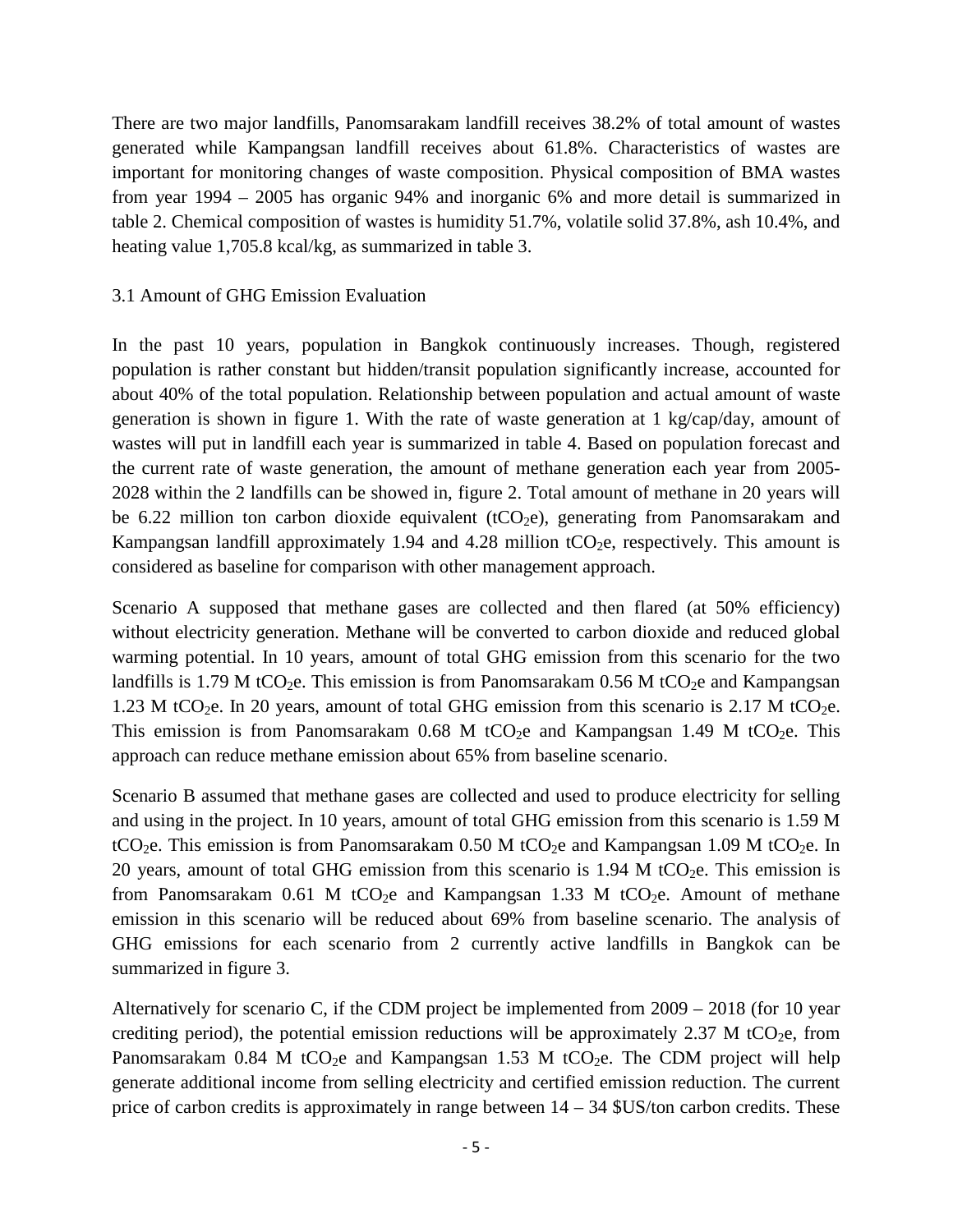amounts of carbon credits can generate significant revenues in the first 10 years of implementing the project and become an important financial incentive for the investors to decide to implement this type of project.

From 2009 – 2014, total amount of methane gases can generate energy for about 141.4 Gwatts of electricity, from Panomsarakam 67,850 Mwatts and Kampangsan 73,584 Mwatts. This electricity generated from methane gases can reduce amount of non-renewable energy produced from coals and natural gases. In the estimation, the electricity generator is assumed based on manufacture specification to have efficiency 45.5%. The efficiency of gas collection is assumed at 70 percent, as recommended by UNFCCC methodology. Therefore, sensitivity analysis of gas collection at 60 – 80 percent was analyzed. It was found that amounts of carbon dioxide reduction from electricity generation and flare vary within the range of 5 - 15 percent. Efficiency of gases collection affected amount of electricity generation from Panomsarakam landfill between 3 - 7 percent but do not affected amount of electricity generation from Kampangsan landfill due to excess amounts of gases from the landfill for electricity production.

Uncertainty related to amount of electricity estimation depends on the efficiency of waste separation before putting into landfills, the design and efficiency of electricity generator, and efficiency of landfill gas collection system. Currently, in several landfills in Thailand, landfill gas pipeline system can not collect all gases or function at low efficiency. With vertical layout of collecting pipes, leachates sometimes flow into collecting pipelines which possibly block biogas flow. Therefore, amount of gases collection is less than expected. Horizontal layout of collecting pipes can improve efficiency of gases collection. However, with the non-uniform settlement of the solid wastes, it could cause damage to the pipes and create gas leakages. Study of new design and materials of piping system with flexibility, high pressure resistant, and low cost will help improving the gases collecting efficiency.

# 3.2 Financial Analysis

The study analyzed the feasibility of implementing the electricity generation from landfill gases, with and without the CDM project. In term of investment cost, fixed costs include generator system, piping system, air pollution treatment system, while operation and maintenance costs consist of labor cost, O&M for instrument, interests, and taxes. If implementing CDM, the addition costs include fee for application, for inspection and certified letter of approval, costs of project design document (PDD), verification, monitoring, validation, registration, taxes and other related transaction costs. Costs of CDM implementation varied depending on project size and type of potential reduction activities. For the fee, TGO charges from CDM project which reduces GHGless than 15,000 tCO<sub>2</sub>e at 75,000 baht  $(\sim 2,143 \text{ SUS})^1$ /project. For CDM project reducing

<span id="page-5-0"></span><sup>&</sup>lt;sup>1</sup> For exchange rate 1 dollar is approximately 35 baht (April, 2009).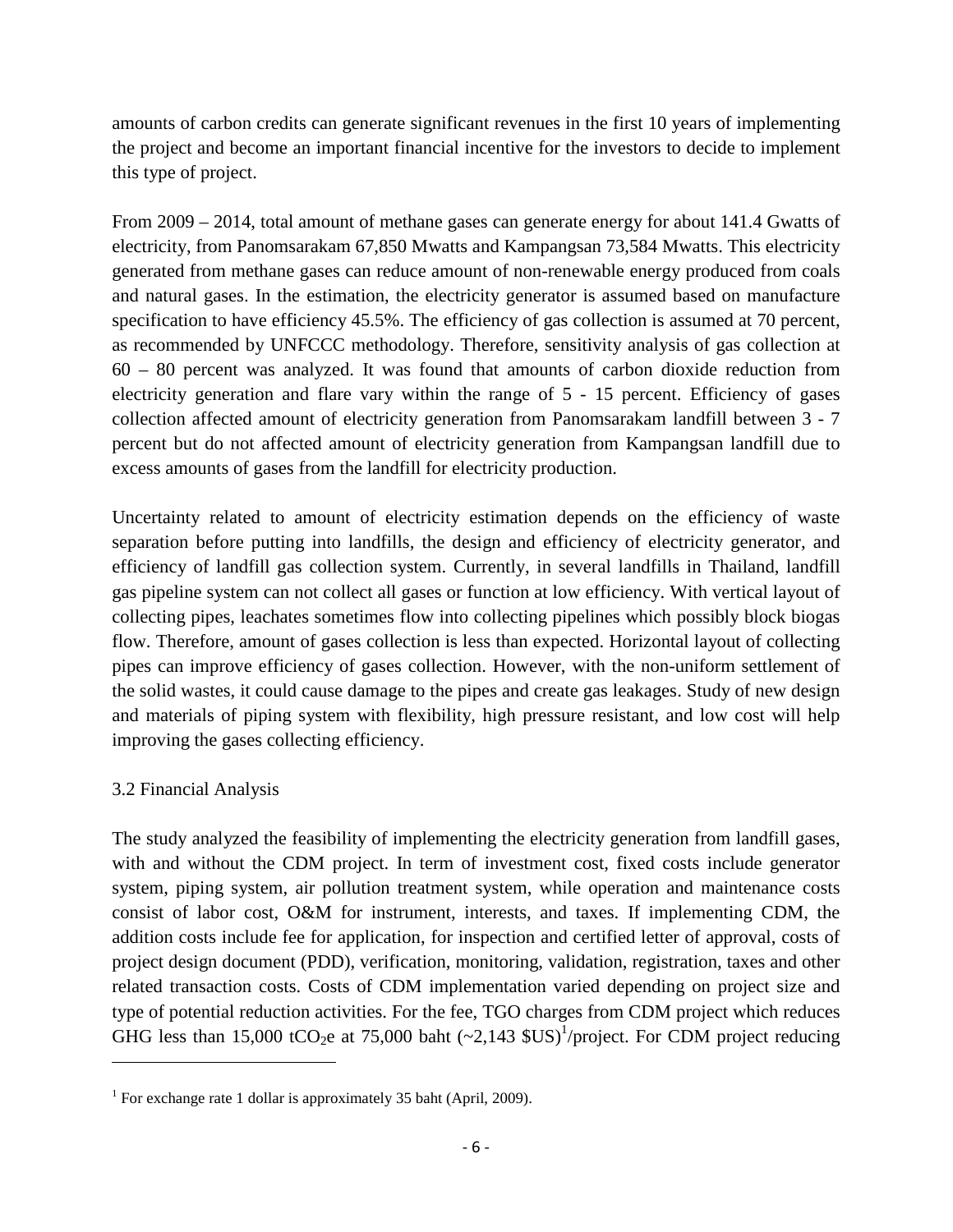GHG more than 15,000 tCO<sub>2</sub>e, it will be charged at 10 baht (0.28 \$US)/tCO<sub>2</sub>e but not over than 900,000 baht (~25,714 \$US). From the survey, average cost for developing the PDD is about 1.5 - 2.0 million baht (42,857 – 57,142 \$US). The monitoring cost by DOE is approximately 150,000 – 300,000 baht (4,286 - 8,571 \$US). Registration fee by UNFCCC EB is approximately 0.1  $US/CER$  for the CDM project with less than 15,000 tCO<sub>2</sub>e, and 0.2  $US/CER$  (no more than  $350,000$  \$US) for the CDM project with more than  $15,000$  tCO<sub>2</sub>e. Recently, Thai Government promotes the development of renewable energy project by providing low interest loans at 4% per year. Moreover, the Government gives financial incentive (adder) for the amount of electricity selling to government grid at 2.5 baht/kwatt, addition to regular price of 1.7 baht/kwatt for 7 years periods after the selling commitment.

From the financial analysis summarized in table 5, for Panomsarakam landfill, cost of investment for CDM with energy generation (1 Mwatt) project from landfill gases is approximately 357 – 388 MBaht which is higher than that without CDM project (about 242 – 260 MBaht). But total returns of investment from the CDM project is about 420 Mbaht which is much higher than without CDM. Moreover, the net present value for investment is at 31-62 Mbaht. Implementing CDM project creates opportunity to break even from the investment. Panomsarakam landfill project has internal rate of return at 13-23%. The project will break even in 4 years after investment.

While Kampangsan landfill, cost of investment for energy generation (1 Mwatt) project from landfill gases is approximately 248 - 266 MBaht which is less than that with CDM project (about 429 -460 MBaht). However, total return of investment from the CDM project is about 642 Mbaht which is much higher than without CDM (163 Mbaht). The net present value for CDM project investment is at 183 - 214 Mbaht. Kampangsan landfill project has internal rate of return at 27- 38% and will break even in 3 years after investment. Therefore, implementing CDM project from Kampansan landfill creates higher opportunity to break even from the investment compared to Panomsarakam landfill.

To improve efficiency of MSW management with energy generation, benefits over costs from both projects are greater than 1. However, with CDM implementation, the project offers positive net present value and break even within the shorter period. This financial factor is important for decision making for the owners to invest in the green project.

## 3.3 Implementation Barriers

In Thailand, the regulation and policy on GHG reduction is still in developing process and based on voluntary basis. There are several issues affecting the implementation of CDM projects in Thailand. First, many project developers in the country still lack of full understanding on their potentials in CDM project implementation, CDM application procedure and documentation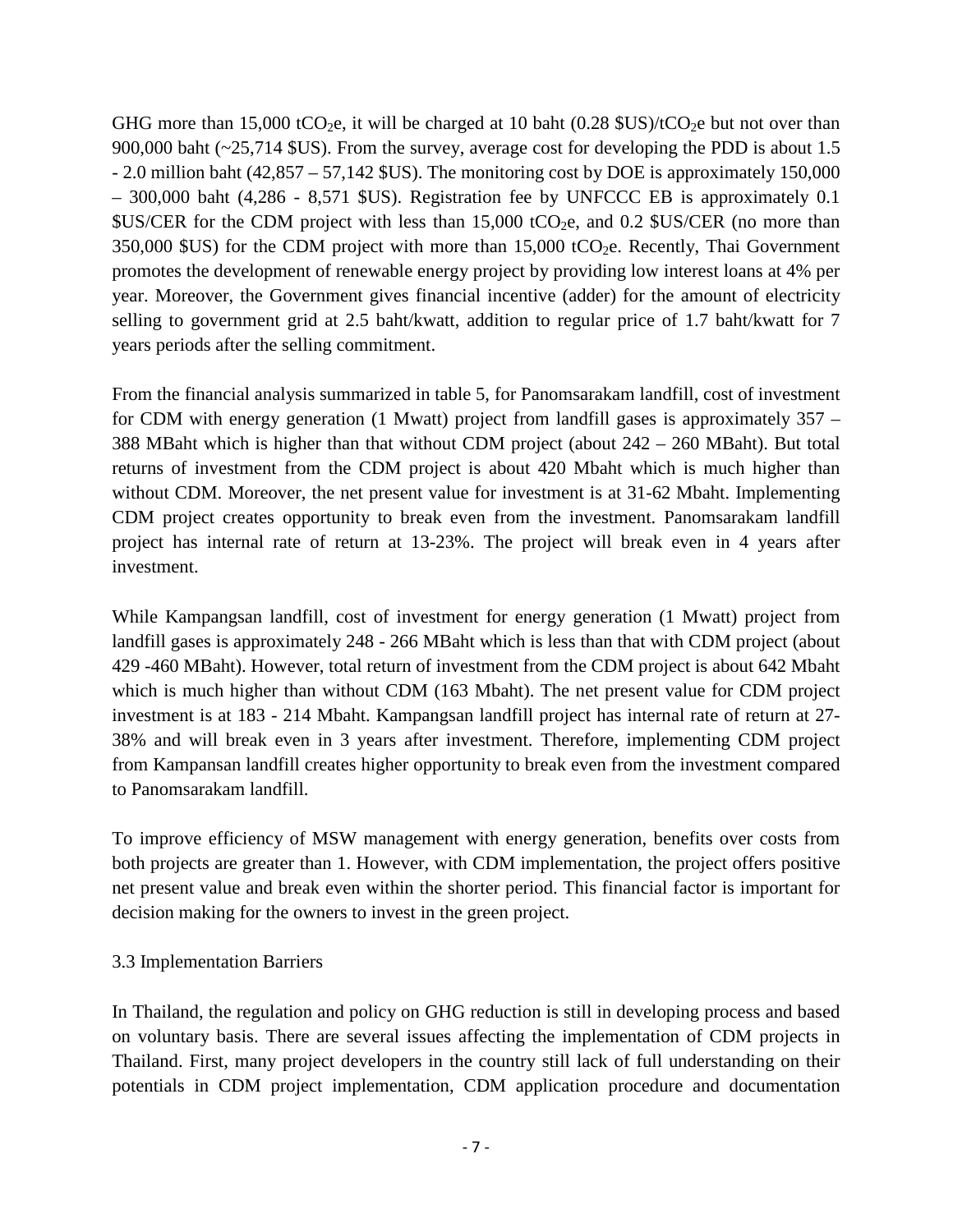requirement. Therefore, significant amount of time is spent on developing background, project design document and revision process to meet requirements from TGO.

In addition, approval time for each project for letter of approval at domestic level, and registration at international level require a long time before the project owners can receive benefits from investment. The approval time depends on numbers of project application and the completeness of information in the submitted document. If the project developer provides incorrect or insufficient information, document re-submission can be resulted in longer approval time. This factor becomes a disincentive for investment. Since, the project owners have to provide in advance high investment for consultation, implementation and other fees, whereas the income from CDM project may not guarantee or recover in a shorter time. Furthermore, ability to negotiate for the credits price for small investor is difficult due to limited access to carbon market. This issue can also prolong decision to implement the project to sell carbon credits.

To get approval for domestic license for electricity generation in Thailand is also a complicated process. Application process is required an approval from several related agencies including Ministry of Industry, Ministry of Energy, Ministry of Natural Resource and Environment and the Local Government. Some agency especially local government did not have sufficient knowledge about CDM and require more information and longer time for inspection and review process. Longer approval time creates more lost of benefits for CDM implementation. Moreover, CDM is quite a new area for investment for banking sectors. Due to uncertainty of investment return and CDM additionality requirement, many banks and financial sectors in Thailand hardly approve loans for the CDM project.

Thai government can help improving performance of the CDM projects by simplifying of rules and data requirements for PDD and by providing clear guidance, information network, database and training programs for accessing CDM consultants, carbon reduction technology and carbon market to potential developers and relevant stakeholders. Ministry of Finance can help providing subsidy or tax exempt for the clean technology system. Local government can promote CDM for environmental management and GHG reduction by educating governmental staffs and helping citizens to identify potential project within the areas to improve environmental quality management. It is important to promote CDM projects continually with suitable financial support programs and policy from both government and private banking sectors, and thoroughly with public education.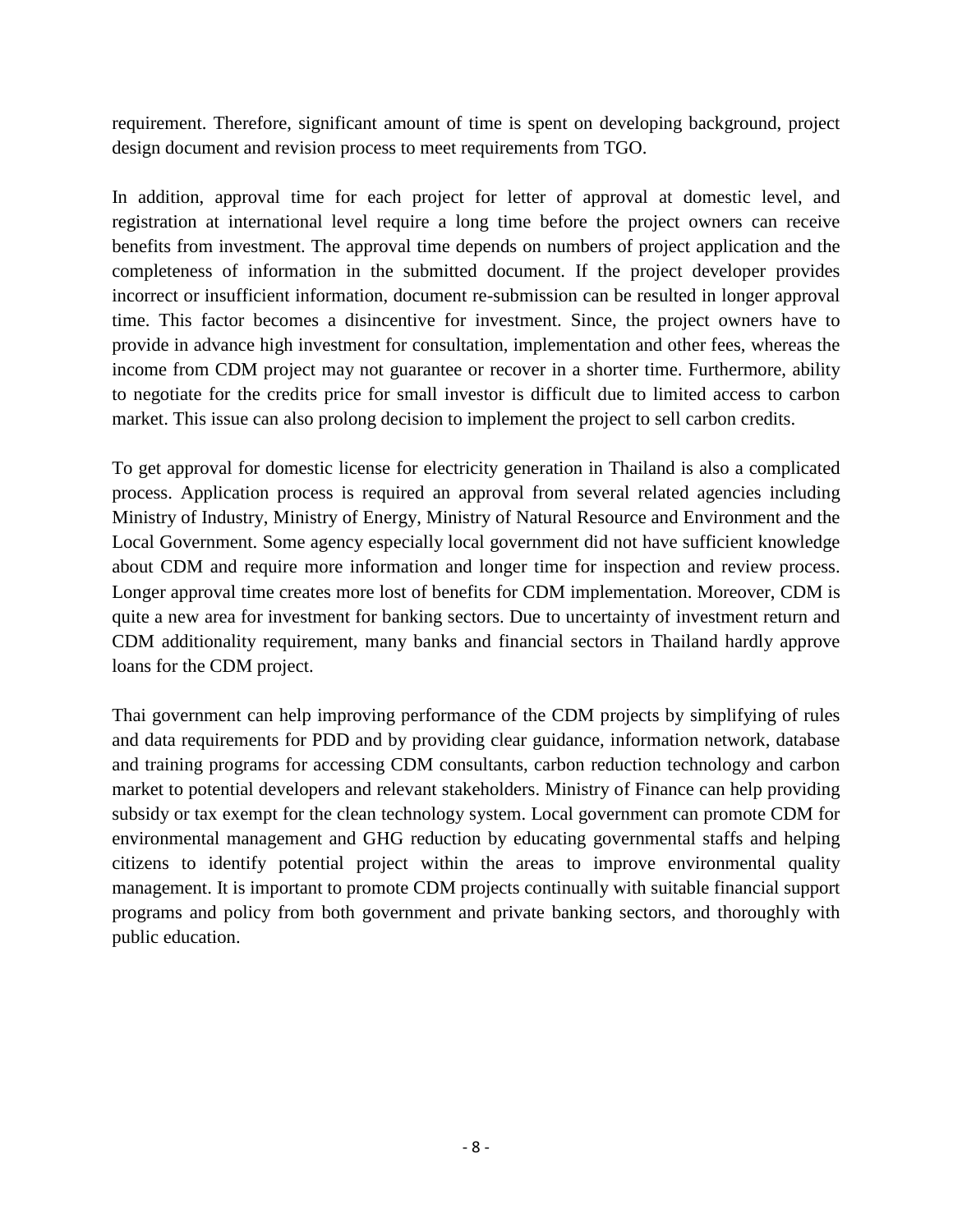#### **4. Summary**

Bangkok Metropolitan, with high economic growth and population increase, currently generate significant amount of solid wastes and urgently need an effective waste management system. Landfill is major approach to dispose of the wastes of Bangkok city which generate considerable amount of landfill gases. Landfill biogases, as a potent source of GHG, can be used as a valuable resource to produce renewable energy coupling with GHG reduction. The study found that wastes from Bangkok Metropolitan have high potential to generate large amount of electricity 141 Gwatt and reduce up to 2.37 Mt  $CO<sub>2</sub>e$  (CERs). With CDM project, the electricity generation and carbon credits can help generating enough incomes for the waste management project and shortening the payback period for the investment. However, the CDM project in Thailand is still at a learning stage and need to improve implementation performance compared with other developing countries. Major factors affect the achievement of CDM projects in Thailand including complexity of CDM application process and domestic license for electricity generation, cost of CDM implementation, high costs related consulting fee, long implementation time and turn-over rate for project approval, and uncertainty of investment return. The government and private sectors (including Banking) need to provide more helps in developing supporting policy, finance and information for CDM investment and for public education. In the near future, wastes-to-energy project could be implemented more widely and will greatly help improving environmental quality management, solving energy demand and reducing GHG for Thailand.

#### **5. Acknowledgement**

The researchers are grateful for financial support from Chulalongkorn University, for data and insightful comments from Bangkok Metropolitan Administration, Thailand Greenhouse Gases Management Organization, Dr.Chanwit Udomsakdikul, Ms.Saowaluk Charoenpong, Ms.Pantip Chanjaroenkit, Mr.Wicha Wongpradit and several people whose names may not be listed here.

### **6. Reference**

Bangkok Metropolitan Administration (BMA) and Environmental Management Projects, 2008.

Chiemchisri C., Chiemchaisri W., Nontapan U., Saowarote O., and Luckananurak N., 2004, Evaluation of Potential Methane Emission from Landfills and Open-dumping sites in Thailand, Thai Environment Magazine, 18 (Sept-Dec), 81-90.

Chiemchisri C., Ayuwat, A., and Putthamilinprateep, P., 2007, Feasibility of Landfill Gas Utilization for Power Generation: a case study in Thailand. International Conference on Sustainable Solid Waste Management, India.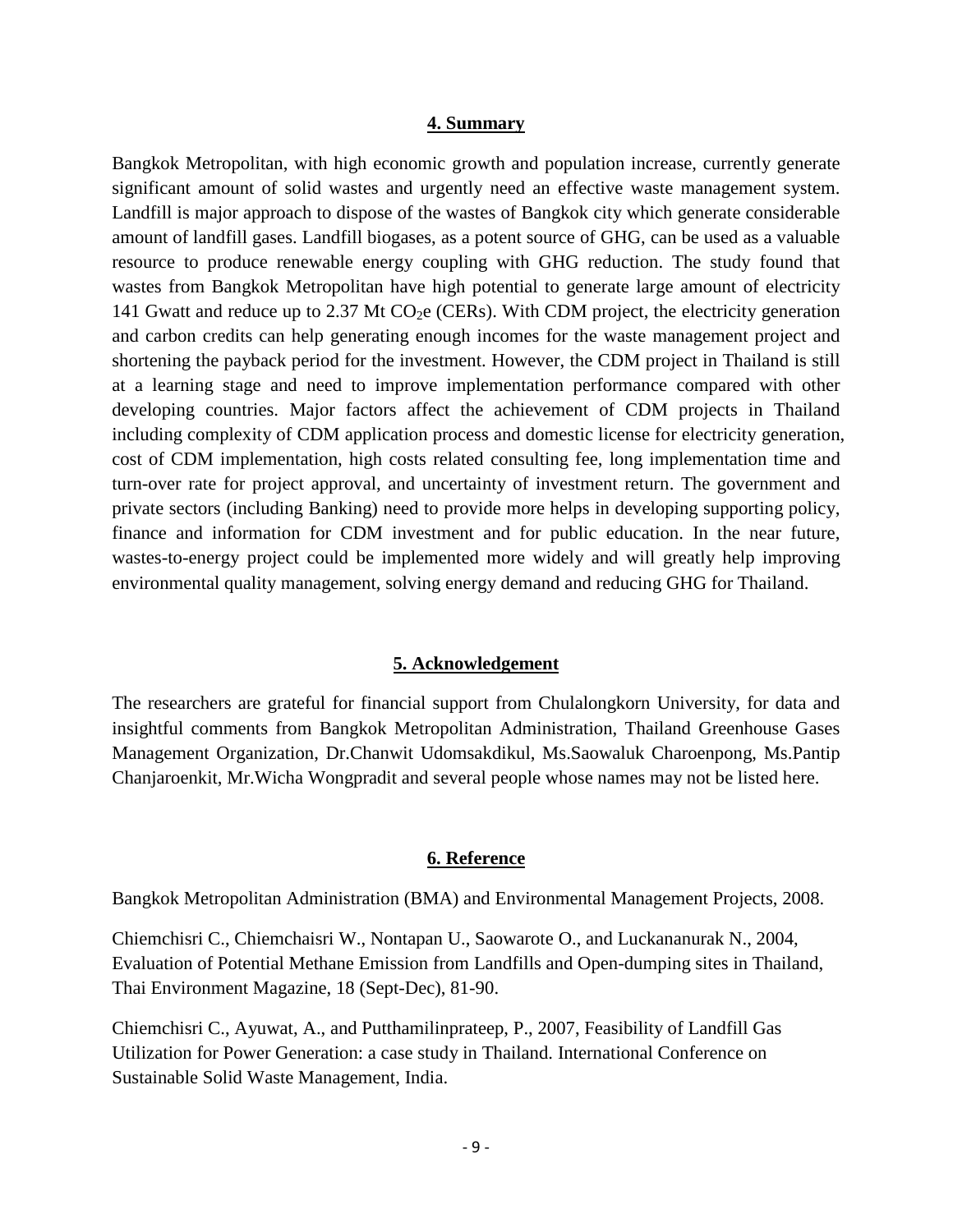Chiemchisri C. and Visvanathan, C., 2008, Greenhouse Gas Emission Potential of the Municipal Solid Waste Disposal Sites in Thailand, Journal of the Air & Waste Management Association, 58 (May), 629 - 635.

Jaramillo P., and Matthews, H. S., 2005, Landfill-Gas-to-Energy Projects: Analysis of Net Private and Social Benefits. Journal of Environmental Science & Technology 39: 7365-7373.

Kornbunraksa T., Chiemchisri C., Chiemchaisri W., Taoprayoon S., and Visvanathan C., 2005, Analysis of Methane Emission from Solid Wastes Management Areas Using Information Technology System, Thai Environment Magazine, 19 (Sept – Dec), 11-23.

Wannapruk P., Kunpeuk S. and Tariya A., 2007, Project Report on Feasibility Study in Using Community Wastes for Electricity Generation, Foundation for Energy and Environmental Development in Thailand.

United Nations Framework Convention on Climate Change (UNFCCC), 2006, Project Design Document Form (CDM PDD) "Jaroensompong Corporation Rachathewa Landfill Gas to Energy Project"

United Nations Framework Convention on Climate Change (UNFCCC), 2009. Investment and Financial Flows to Address Climate Change.

UNFCCC (2008). Approved consolidated baseline methodology ACM0001/version 8.1, consolidated baseline and monitoring methodology for landfill gas project activities methodology.

# Website

UNFCCC CDM projects statistics, <http://cdm.unfccc.int/Statistics/index.html>, accessed in February 2009.

JGSEE (Joint Graduate School of Energy and Environment), Study of CDM, [http://www.jgsee.kmutt.ac.th/greenhouse/research/research5.php,](http://www.jgsee.kmutt.ac.th/greenhouse/research/research5.php) accessed on February 2009.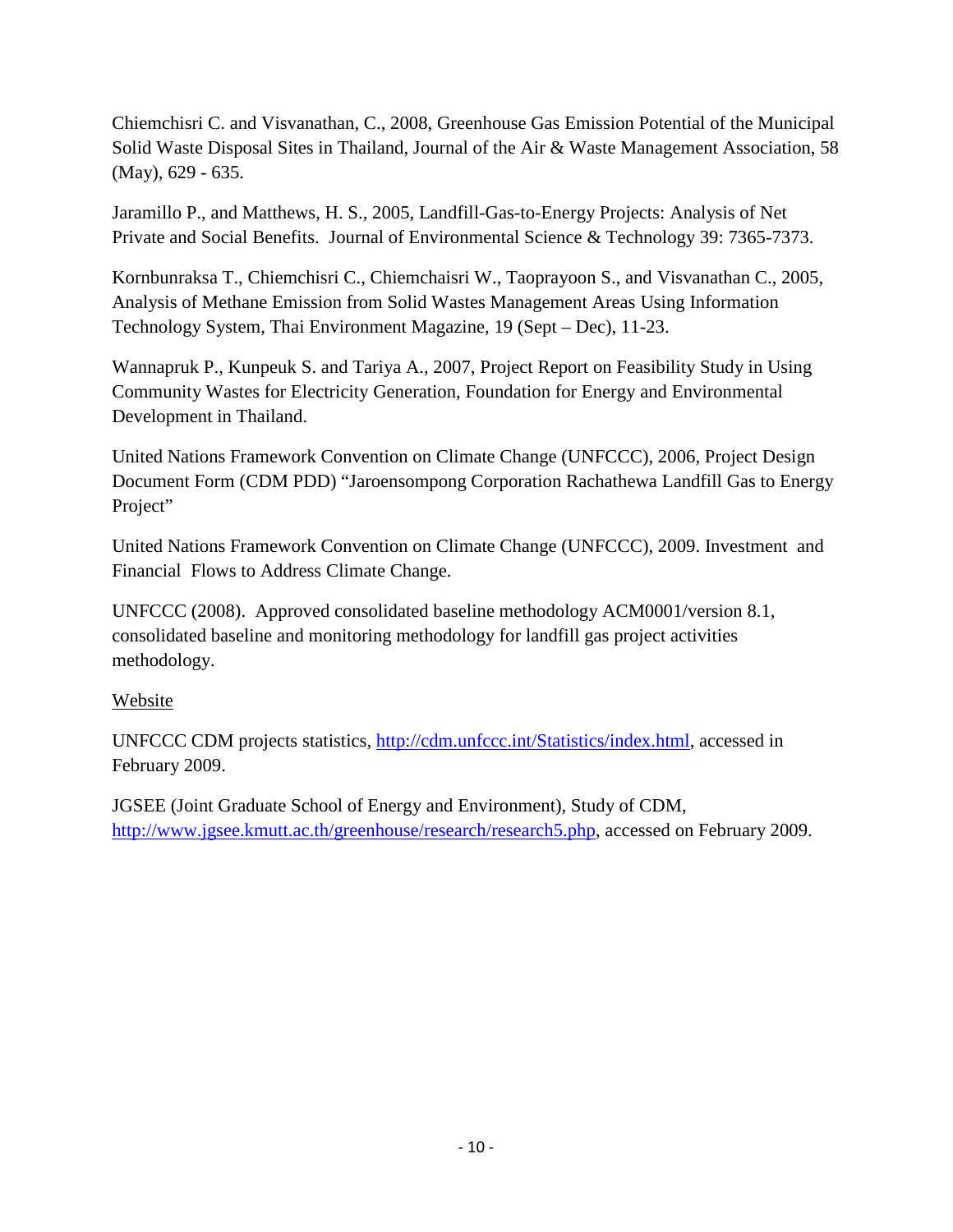## **7. Figures**





**Population and MSW quantity in 1999 - 2007**

Figure 2 Methane Gases Generation from Panomsarakam and Kampangsan Landfills



GHG Emission (Mton CO<sub>2</sub> e)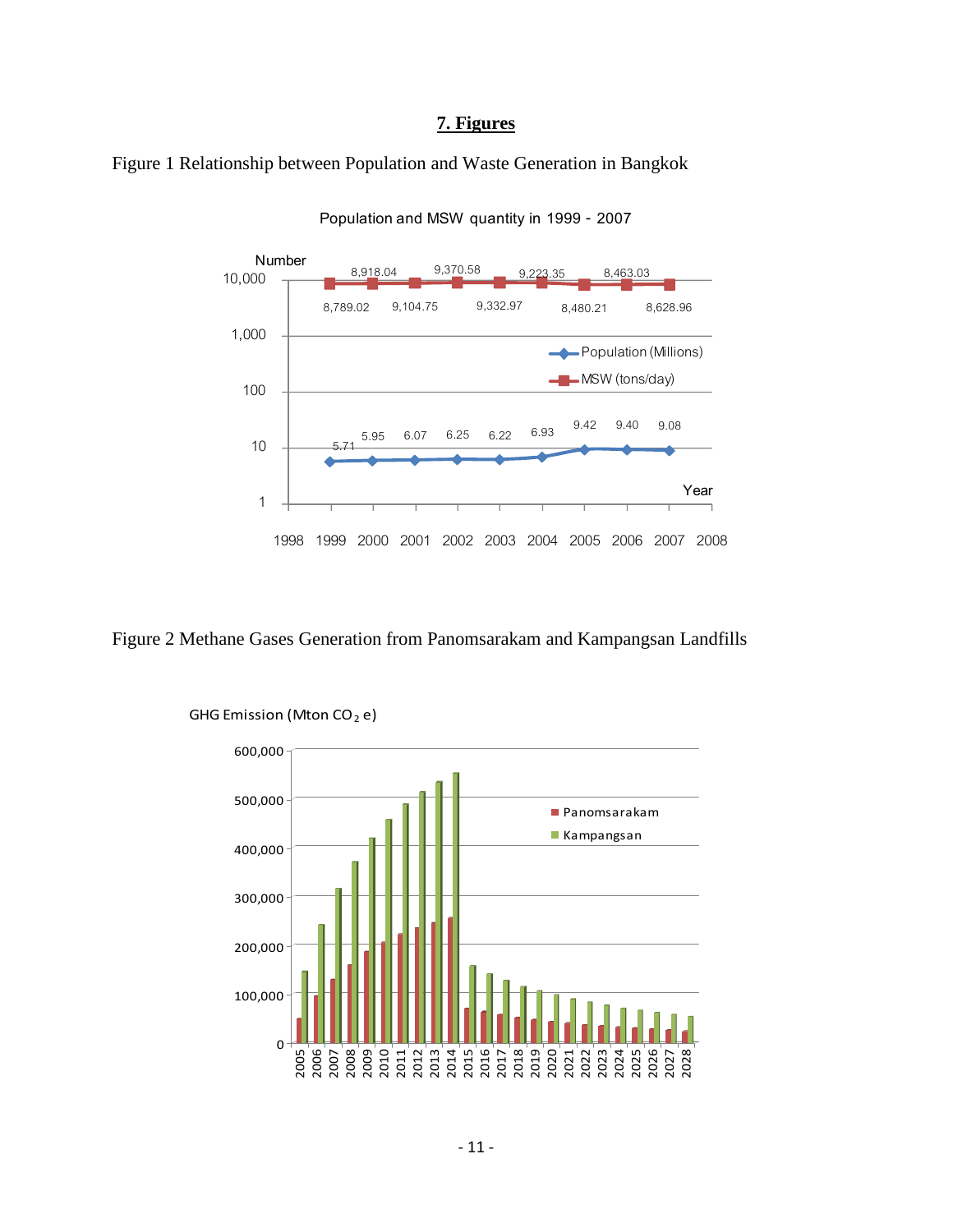## Figure 3 Amount of Methane Generation in Each Scenario



GHG Emission (Mton CO2 e)

Figure 4 Amount of Electricity Generated from Landfill Gases Each Year (2009-2018)



#### **Generated Electricity from LFG**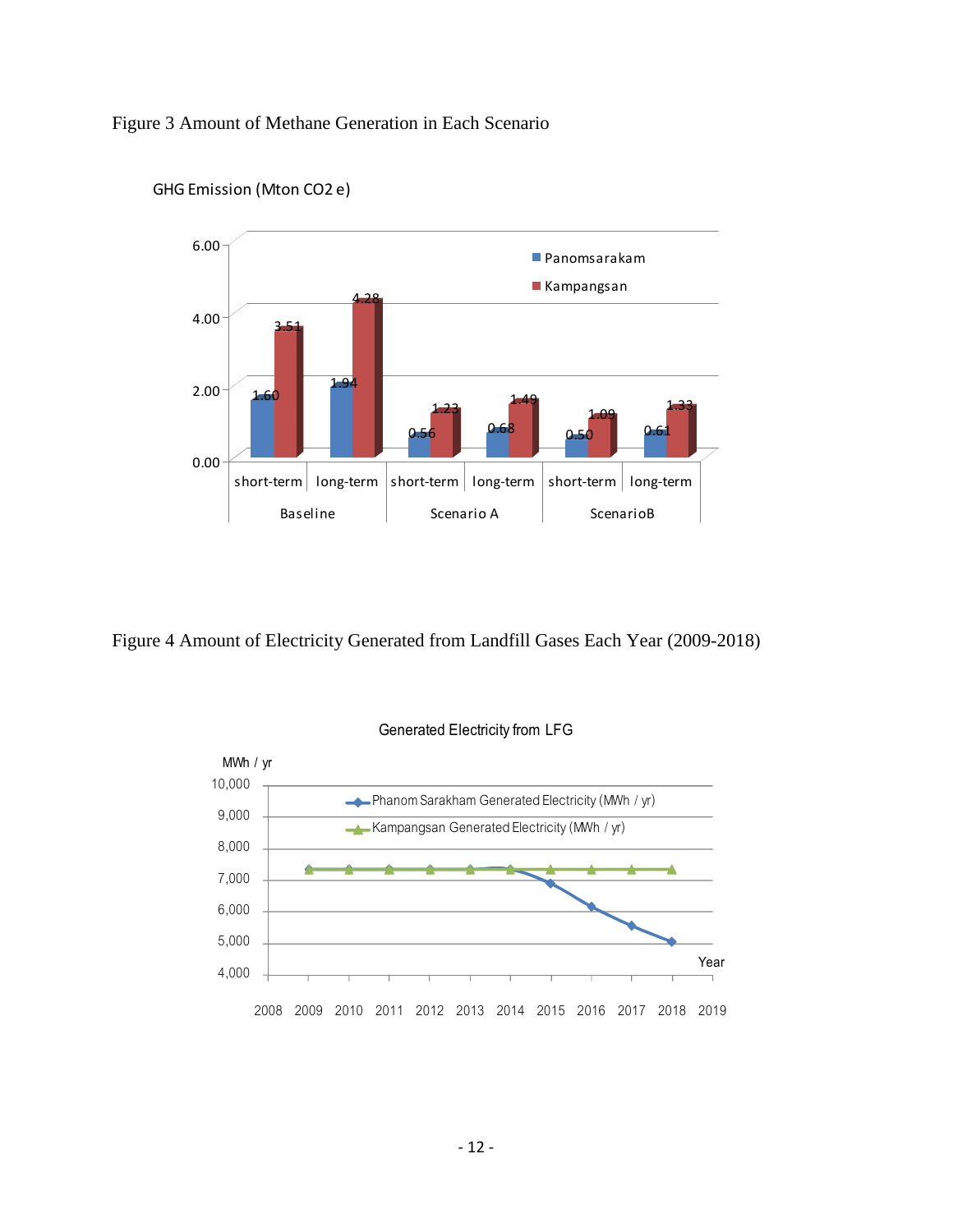# **8. Tables**

Table 1 Management Scenarios

| <b>Cases</b>      | <b>Baseline</b> | <b>Scenario A</b> | <b>Scenario B</b> | <b>Scenario C</b> |
|-------------------|-----------------|-------------------|-------------------|-------------------|
| <b>Short-term</b> | N <sub>0</sub>  | Flare             | Electricity       | <b>CDM</b>        |
|                   | management      |                   | Generation        | Implementation    |
| Long-term         | No              | Flare             | Electricity       |                   |
|                   | management      |                   | Generation        |                   |

Table 2 Physical Composition of Municipal Solid Wastes (MSW) in Bangkok

| <b>Physical Composition of MSW</b> | Percent $(\% )$ |
|------------------------------------|-----------------|
| Food Waste                         | 39.75           |
| Paper                              | 11.70           |
| <b>Plastics</b>                    | 21.44           |
| <b>Textiles</b>                    | 5.42            |
| Rubber and Leather                 | 1.06            |
| <b>Yard Waste</b>                  | 6.67            |
| Bone and Shell                     | 0.68            |
| Misc. Organics                     | 7.28            |
| Glass                              | 3.60            |
| Metal                              | 1.79            |
| Stone and Ceramic                  | 0.56            |
| Total                              | 100.00          |

Table 3 Chemical Composition of Municipal Solid Wastes (MSW) in Bangkok

| <b>Chemical Composition of MSW</b> | Percent $\left(\frac{0}{0}\right)$ |
|------------------------------------|------------------------------------|
| Moisture content $(\%)$            | 51.68                              |
| Volatile Solid (%)                 | 37.78                              |
| $\text{Ash}(\%)$                   | 10.42                              |
| Calorific Value ( $kcal/kg$ .)     | 1.705.57                           |